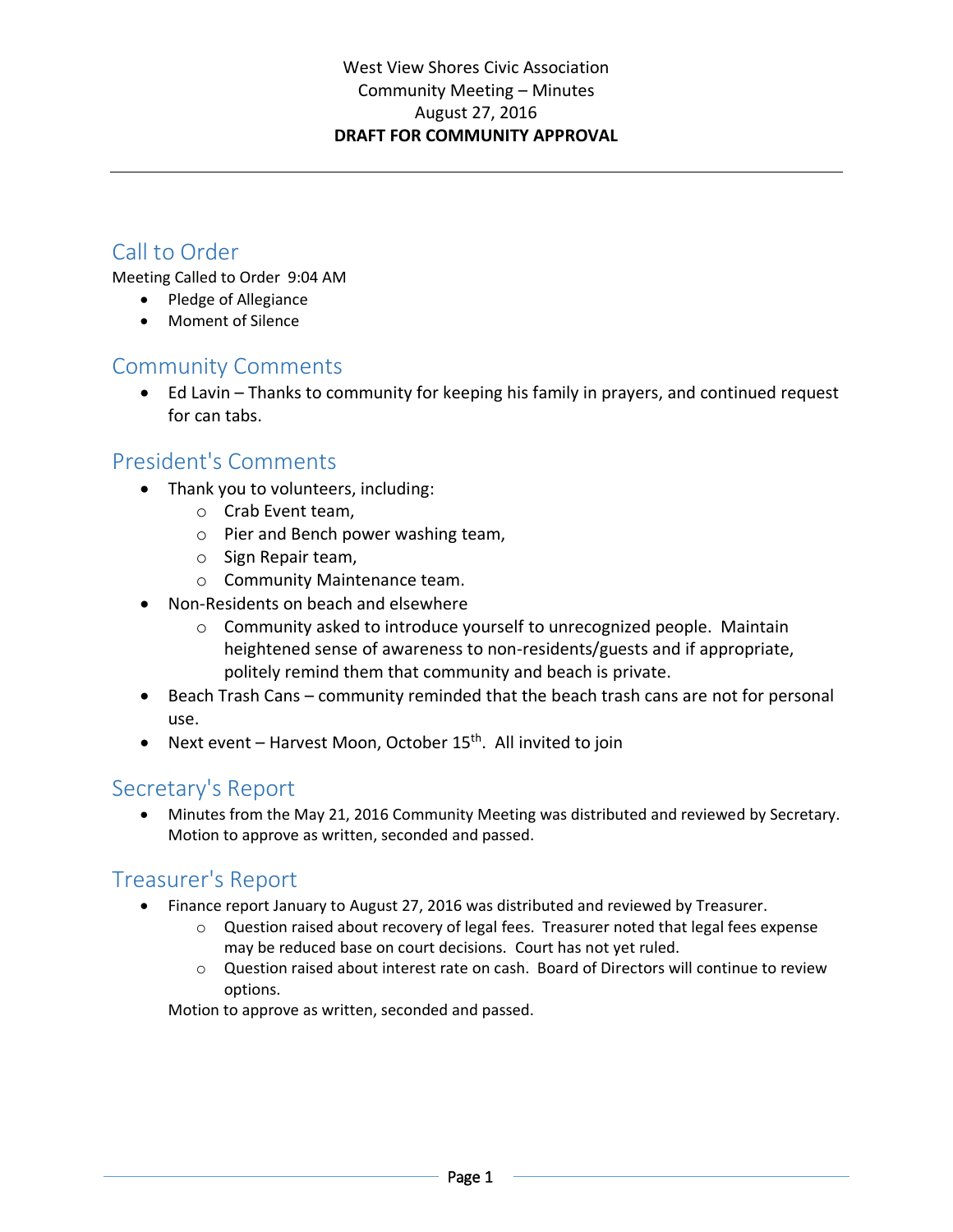### Old Business

### *Cecilton Water Project*

### ACE and contractors advise:

- Liner to be completed approximately December 2016.
- Dredging to begin approximately October 2017.
- Water sampling continues outside of containment area for monitoring.
- For more detailed information see: PierceCreekOutreach.com
- Water distribution lines are progressing. Distribution line work in process at Sunset Point today.
- Approximately 4 weeks until arrive at WVS. Contractor is expected to complete distribution line by approximately January 2017. This includes Fire Hydrants.
- There will be a temporary road in WVS until BVS distribution line is complete. Contractor expects to repave WVS approximately Spring 2017.
- Expecting a fall meeting by contractors to review distribution stub to house connections. A signed easement will be required. Contractor will also remove water system free of charge at homeowner's option.
- Brief discussion about speed bumps from community. Decision does not need to be made at this time.
- Pond Neck Road's temporary patch will be further improved in September 2016.

#### Beach Cleanup

- Dead trees to be removed in the fall. Looking at options for replanting as county govt. recommends/requires. Question about necessity of replanting dead and less than 2" dia trees raised by community. Further clarification will be sought.
- Maxine volunteer to provide board a set of information on planting guidelines.
- Beach planting "party" planned for October. Volunteers sought.

#### Drainage

- Board and community expressed thanks to capital projects team for researching.
- Timing is important ideally changes should be completed before roads repaved in Spring 2017
- Contractor is willing to replace or fix things (at additional cost) if WVSCA can advise specifically what is needed.
- Board is not asking community to approve a specific proposal today. Board asks community for a team to develop a plan and subsequently will provide information and ballot to shareholders for review and voting.
- Community asked for more information about location of problems areas, the following was noted, but is only a partial list:
	- o Beach area
		- A drainage pipe by the beach appears crushed
		- **Storm drain problems noted**
	- o Pier area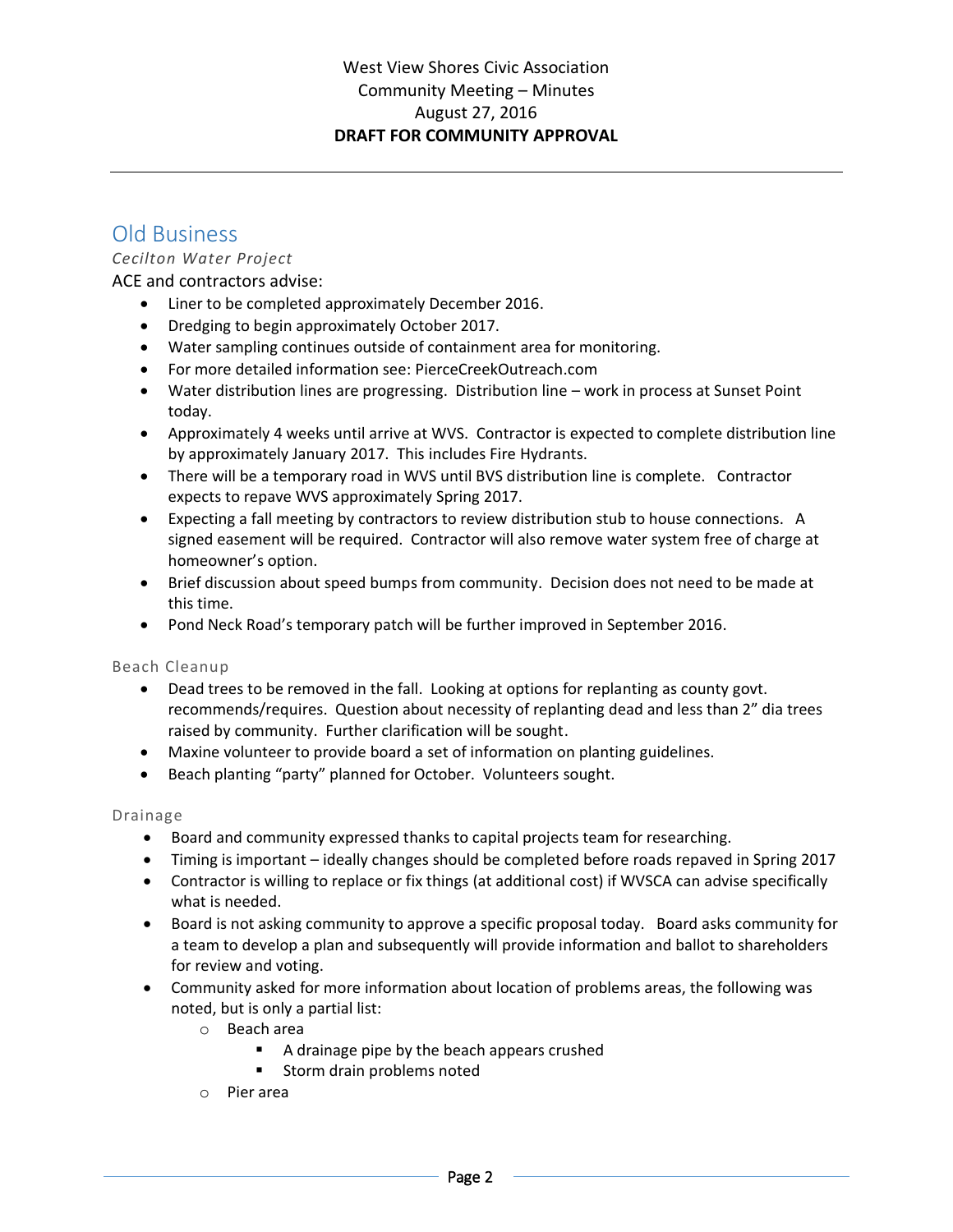- **P** Drainage grate appears to be obstructed
- Ann Townes reports pipe problems resulting in standing water at 138 Midway Drive and 10 Short Road.
- Ann Townes volunteers to be on a committee to review drainage concerns, if one is formed.

### New Business

#### Budget

- Proposed budget for 2017 was distributed and reviewed by Treasurer.
- Community suggested reducing the common area budgeted expense to \$3,000.
- Community asked about frequency of mowing. Weekly would be considered too frequent. Advised that grass is generally mowed every 10 days to 2 weeks depending on growth.
- Community asked if landscaper would agree to clean out drains? Board to consider.
- Community expressed satisfaction with current landscaping contractor.
- Motion to approve budget as adjusted for common area budget reduction to \$3,000 was seconded and passed.

#### Capital Improvement Project

- Damage is reported on beach sand dune retaining wall. This wall is better described as the area North (up river) of the big tree encapsulated by a retaining wall and railing, but excluding the big tree's retaining wall and railing.
- This retaining wall is approximately 16 years old but now appears to be failing and in need of significant repair.
- Board asks the community to consider a vinyl backed bulkhead approximately 4' tall to be constructed. Pictures of proposed wall were distributed at meeting.
- Two cost estimates were obtained, representing the primary contractors in this area. The lower cost estimate is recommended for consideration. The cost would be \$22,920.
- Community questions/discussion of proposal:
	- o Does retaining wall contribute to the adjacent drainage problems?
	- $\circ$  Does adjacent drainage problem contribute to retaining wall's failure?
	- $\circ$  Would a repair of the existing retaining wall be less expensive and sufficient?
	- o Are we attempting to overly control nature and as a result destined to fail?
- Discussion concluded, proposal brought to a vote. Initial count slightly in favor of approval. Recount requested due to close vote. Final results after recounts: 19 for proposal, 21 opposed to proposal. This capital project is not approved.
- Committee asked to review less significant options including a volunteer team to repair existing wall.

Other New Business